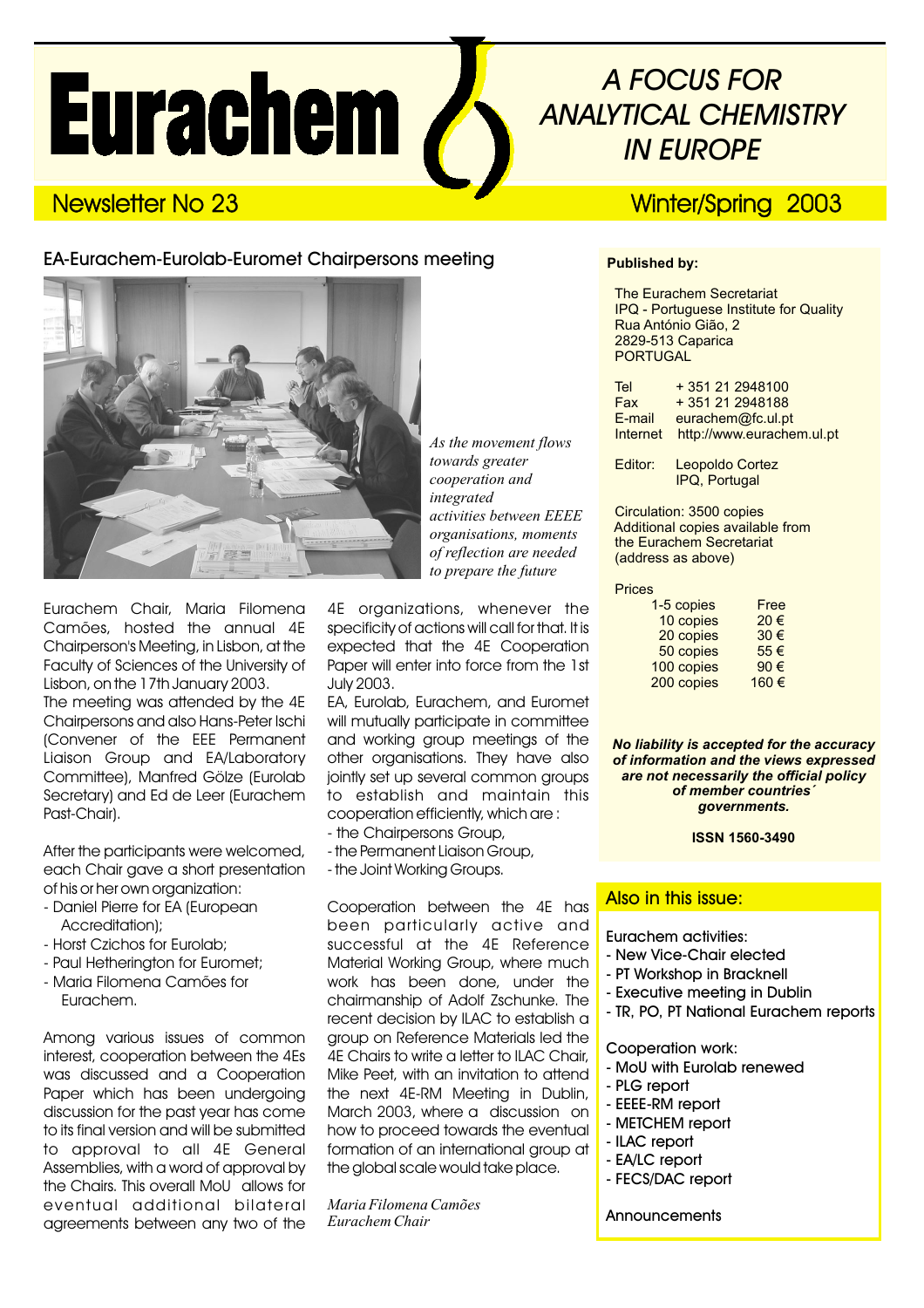#### COEPT project

The Comparability of the Operation and Evaluation Protocols of European Proficiency Testing Schemes in the Analytical Chemistry Sector ("COEPT") The COEPT project was approved by the European Commission in December 2003, and the project commenced in January 2003, with a "kick-off" meeting held at LGC's Teddington laboratory on 8 January.

The COEPT project was conceived by a small group of EPTIS Steering Committee members, and has been designed to compare how European proficiency testing schemes (PTS) operate and evaluate data. In effect, this is a proficiency test of proficiency tests! The project is co-ordinated by Nick Boley of LGC, with a Steering Committee of representatives from IRMM, BAM, NMi, EQUALIS and the UK Health and Safety Laboratory. There are also national co-ordinators from all other EU countries, as well as Norway.

COEPT will study the operation and evaluation protocols of 30 PTS across four measurement sectors in analytical chemistry. These are:

- Drinking water for trace metals
- Contaminated soil for organic pollutants
- Milk powder for moisture, protein, fat and lactose
- Filters from occupational hygiene monitoring for trace metals

The project includes two intercomparisons. The first will be a paper exercise to look at how each PTS evaluates data. The data sets will be generated by NMi in the Netherlands, and will be distributed to each PTS. The results of the evaluation will be studied and a report prepared.

The second intercomparison will involve the distribution of samples, and will compare the complete procedure for a PT distribution. This will take place in 2004.

Three workshops, involving the project team and the PTS providers will be held. The first of these will be on 15 April 2003 at BAM in Berlin. The final workshop will be held at NMi in Delft early in 2005, and will discuss the conclusions of the project, and how this will affect the analytical community. Eurachem members will be welcome to attend this workshop and details will be circulated nearer the time.

*Nick Boley COEPT Coordinator*

#### The MetroTrade project

This project was set up to help remove existing and future impediments to international trade caused by:

- Lack of knowledge of the degree of equivalence of national measurement capability
- Absence of a framework for the mutual acceptance of calibration certificates
- De facto requirements to repeat traceable calibrations

One of the key issues in world trade is continuing non-tariff barriers. Despite the fact that measurement results provided by metrological institutions, for all practical purposes, are equivalent world-wide, measurement certificates are still not fully mutually accepted.

Previous studies of these issues revealed no examples of the lack of metrology equivalence between European National Metrology Institutes and the USA National Institute of Standards and Technology (NIST) that were of practical importance. But since measurement certificates from NMIs are not fully mutually accepted between regulatory bodies in the two regions, EU and USA, this is indicative of other, possibly non-technical, issues.

The MetroTrade project aimed to identify the areas where de facto requirements to repeat traceable calibrations exist and address the problems through the development of a suitable infra-structure aimed at mutual acceptance both of national measurement standards and of calibration certificates issued by national metrology institutes.

An essential part is an information site on the internet (www.metrotrade.dk) with links to relevant organisations, institutes and regulatory bodies, and information about initiatives to ensure mutual recognition of calibration certificates.

Eurachem's involvement in the project was to collaborate with Eurolab in running, what turned out to be a very successful workshop on traceability and uncertainty in testing, in Berlin in January this year.

Representatives from Eurachem & Eurolab gave papers on the basic concepts of uncertainty and traceability and the use of reference materials. There were some very interesting papers on the problems of evaluating uncertainty in such areas as bio analysis, geometrical

measurements, precious metal assays, fire testing, doping in sports and industrial products ranging from petroleum to road construction. Not surprisingly such a wide range of measurements raised a number of problems in evaluating the uncertainty, however, in general, the principles laid down in GUM were applicable but further sector specific guidance was needed.

There was lively discussion in the working groups, which covered on Mechanical measurements, Sampling Physical-chemical measurements and Inter-laboratory measurements. Following from these discussions it is hoped to set up a joint Eurolab / Eurachem working group on sampling uncertainty.

Of particular interest was the result of a customer survey carried out by SP, Sweden, which showed a much wider appreciation of the importance of uncertainty and a greater demand for it to be reported than was expected. The results of this survey will be published in AcQual in the near future.

#### *Alex Williams*

*Chairman "Measurement Uncertainty and Traceability" WG.*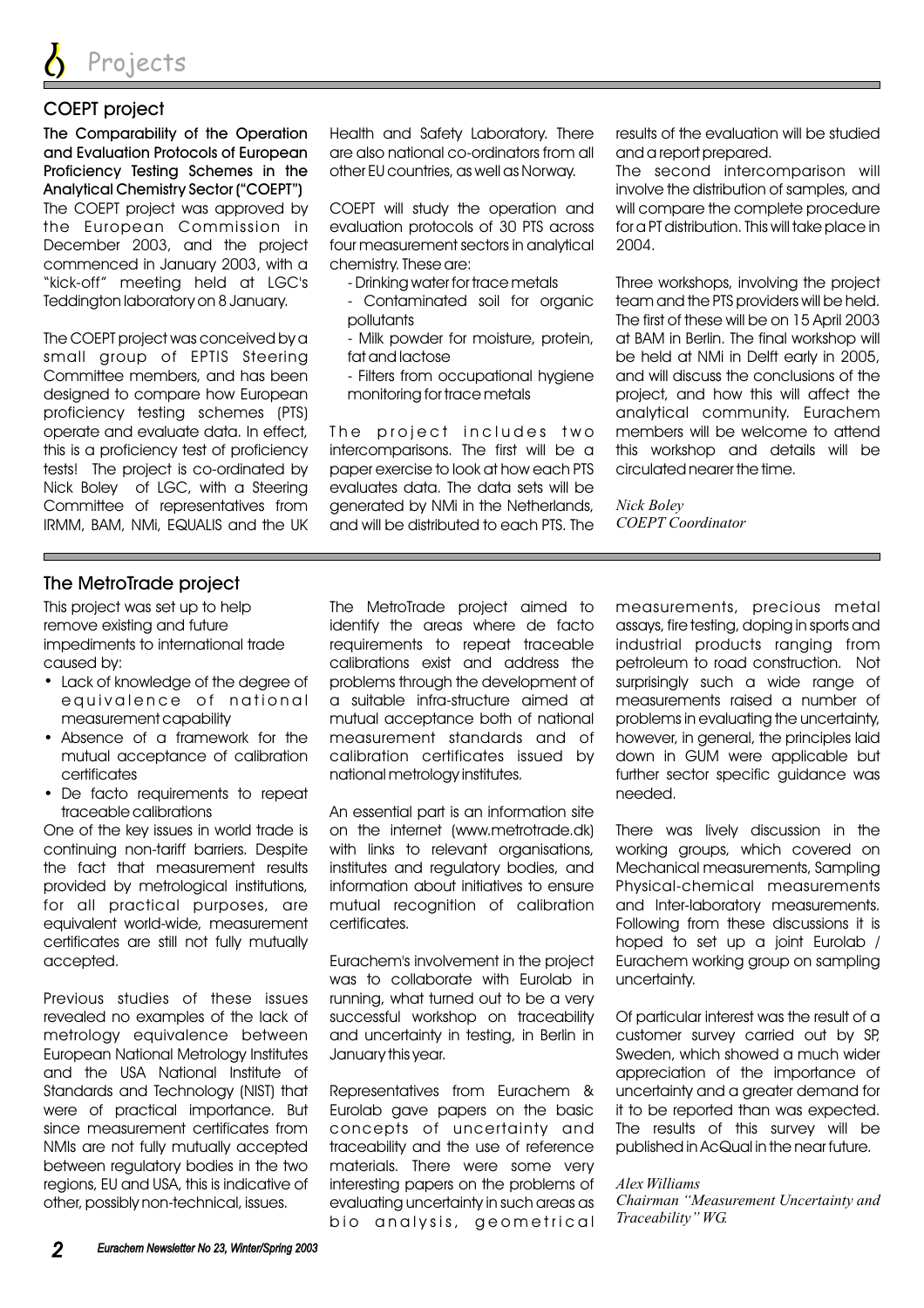#### **Editorial**

Cooperation, harmonization and worldwide dimension are the keywords of modern days cooperation efforts between the laboratory representatives (Eurachem, Eurolab and Euromet) and their interfaces (accreditors, academia, PT organizers, RM producers, etc.) are increasing and expanding to international fora, beyond European level.

With the merging of EN 45001 and ISO Guide 25 into a single standard (ISO 17025), suddenly europeans started to look outside and saw colleagues from other continents walking in the same pathways, with the same problems. So why not do the travel together, and discuss common solutions? There are several positive examples of this widening of the european scope:

- in the field of proficiency testing, the EPTIS database is enlarging for the international arena; the EEE-PT WG has regular representation from other continents;
- in the reference materials area, the EEEE-RM WG is to be replaced by a broader international working group;
- uncertainty and traceability topics are being discussed at the international level - the www.measurementuncertainty.org website is filled with contributions from outside Europe, and the Eurachem Guides are being written in cooperation with CITAC.

We also feel that we live a transition era, where some of our references and pillars are changing. One of those is certainly the BCR (later SM&T and finally the Measurement & Testing Programme), which for some decades served various purposes for europeans:

- a forum for meeting experts from other countries;

- a forum for finding scientific and business partners to achieve otherwise difficult or impossible projects;

- a forum for boosting measurement quality throughout Europe, and showing the way forward; - finally, the cultural aspect of bringing together different european cultures and strengthening the european identity.

Many of us have, no doubt, found many good friends and new business partners through the BCR/M&T Programme. A word of appreciation to all those who contributed to its success is acknowledged.

The measurement community, and namely the analytical community, received the news of the end of the M&T programme with worry and concern. Alternatives have to be created in order to continue supporting and promoting Metrology in Chemistry, aiming at better analytical results.

*Leopoldo Cortez (Editor)*

#### Bernd Neidhart 1941-2003 **Obituary**

After a long and fierce battle with his severe illness Professor Dr.-Ing. Bernd Neidhart passed away on 14 May 2003 just a week away from this year´s Eurachem General Assembly.

Bernd, well known to all of us from the heydays of Eurachem, was a most outspoken person on all matters of quality assurance in chemistry. He, who came straight from the analytical laboratory with a wealth of teaching experience, approached quality assurance just from this angle: he was a firm believer that the quality of results comes straight from analytical excellence and analytical excellence would only come from education and training.

This made him for many years a perfect chairman of the Eurachem Working Group on Education and Training. His initiatives in this capacity were mainly centered around the production of teaching material to be used by as many of our colleagues as possible in order to convey a well-rounded picture of analytical quality assurance to the student all over Europe. This called for the motivation of contributors to this task, but progress was slow. In this situation he came up with the ultimate motivation, he organized a workshop in Geesthacht in 1998, invited those as speaker who were to contribute and held on to them until he had the teaching material in hands. The material was ultimately published by Springer Verlag.

Another successful initiative was the publication of the "Glossary of Analytical Terms" in ACQUAL that greatly helped in the mutual understanding of the different analytical cultures in Europe and elsewhere. For many years he also served on the Executive



Committee of Eurachem and as German Delegate to the General Assembly.

Scientifically he had his basic education in the famous nuclear analytical chemistry group around K.H. Lieser in Darmstadt where he was awarded the degree of Dr.-Ing. in 1970. He was later director of laboratory at the Institute for Work Physiology and deputy director at the Department of Occupational Toxicology in Dortmund, before moving as Professor of Analytical Chemistry to the University of Ulm and later to the University of Marburg. He was appointed Director of the Institute for Physical and Chemical Analytics at the GKSS Research Centre Geesthacht in 1997.

Most of us have not seen Bernd Neidhart during his last year, but we all remember our relief when we met with him and his wife in Cyprus at the last General Assembly. Not only was he an exceptional analytical chemist, but also an outstanding analytical mind with a clear vision that he communicated to everybody so distinctly and clearly. His pointed and serene sense of humor gave us a good many laughs.

Everybody who has known him can hardly imagine the deep mourning of his kind wife and daughter. We, too, are missing him greatly.

*Written by Wolfhard Wegscheider on behalf of Eurachem*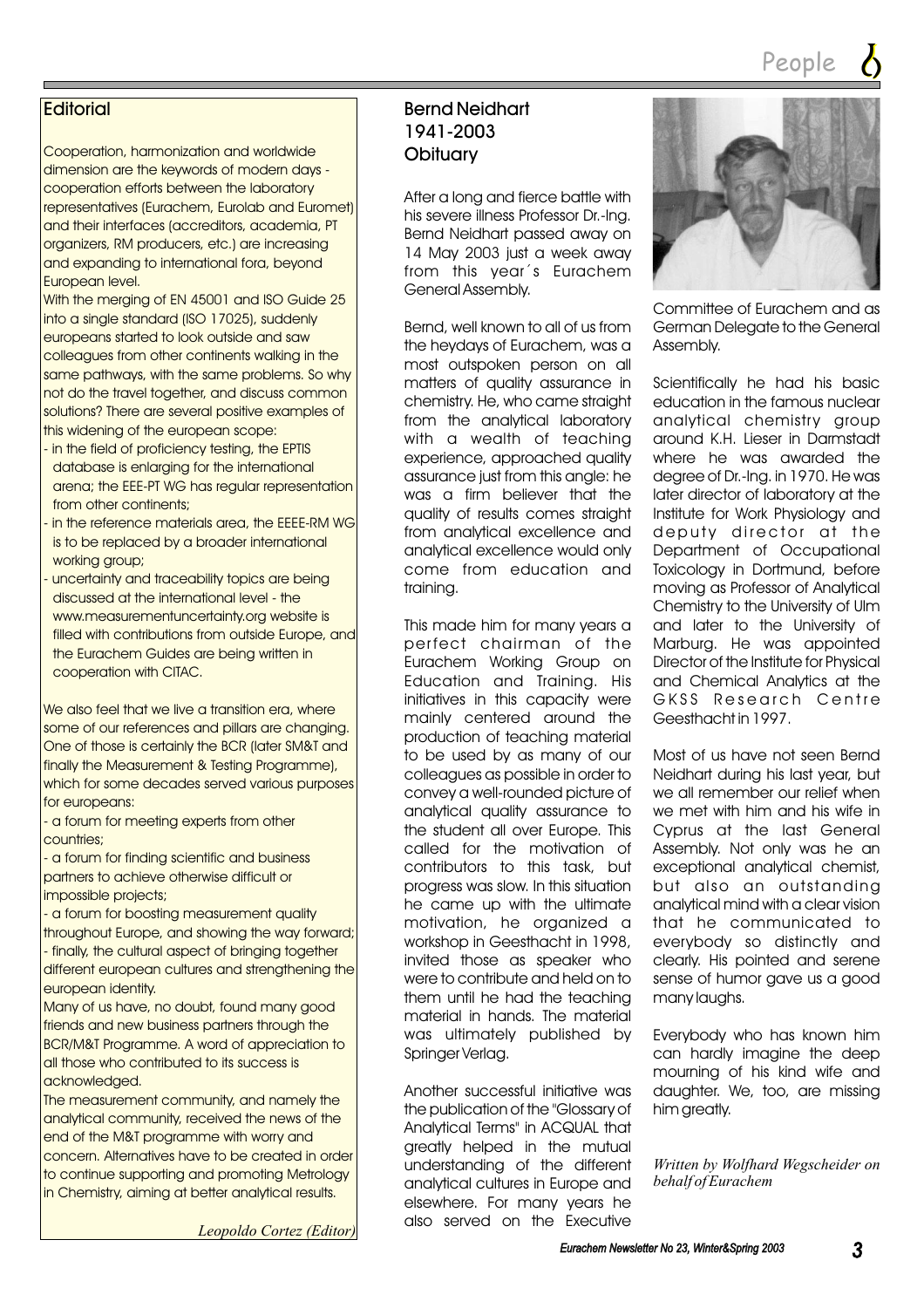#### Workshop on Proficiency Testing in Analytical Chemistry, Microbiology and Laboratory Medicine

The Eurachem PT Mirror Group successfully organised the recent Eurachem/CITAC/EQALM 4th International Workshop on Proficiency Testing in Analytical Chemistry,

Microbiology and Laboratory Medicine.

Delegates from twenty four different countries attended the workshop held

in the UK during February

2003.

*A snapshot of the discussion around the 'new' ISO 15189.*

#### METCHEM meeting 2003 - Bern, Switzerland

The 2003 annual METCHEM meeting was organized by METAS in Bern, Switzerland, on 13 and 14th February. METAS is the national metrology institute and accreditation body of Switzerland, and the traditional swiss hospitality and organization were honoured once again and much appreciated by the participants.

Apart from the plenary meeting, also the METCHEM WG held separate meetings before joining the plenary. The agenda for the plenary included

the following items:

Reports on METCHEM WG activities and meetings: Gas WG by P.Woods; Inorganic WG by R.Matschat; Organic WG by M.Walsh; Electrochemistry WG by M.Mariassy;

Reports on projects:

- Revision of the VIM;
- Calcium, glucose and creatinine in human serum;
- Standards and calibration facilities for reactive gases;
- Comparison of standards and calibration facilities for NO measurements;
- Support programme for metrology in chemistry for EU Candidate Countries;
- MiC related EU projects, project proposals;

*4 Eurachem Newsletter No 23, Winter/Spring 2003 Eurachem Newsletter No 23, Winter/Spring*

Report and discussion on the review process of QM CMCs in Euromet and inter-RMO (Regional Metrology Organizations).

Reports on correlated groups:

- Euromet TC Chairs' and Executive
	- Committee meetings;
	- CCQM WG meetings;
	- BIPM activities;
	- Eurachem activities; -
	- 4E-RM group;

Nomination of candidate(s) for METCHEM Chair - Eva Déak, the Chairperson for the last three years came to the end of her term of office. Her efficient coordination during this challenging period is appreciated and we are pleased that Eva Déak will

continue to contribute to the activities of MetChem, in her capacity as delegate from Hungary.

managed to find a solution, so this last item was later discussed between Euromet and Eurachem Chairpersons, and finally Philippe Charlet from LNE (France) was nominated to become the successor of Eva Déak. However, the plenary did not

Eurachem wishes Philippe Charlet a successful mandate.

*Filomena Camões Eurachem Chair*

*Leopoldo Cortez Editor*





- PT as a tool for accreditation and regulators
- Accreditation of PT providers •
- Regulatory aspects of PT
- Frequency of participation in PT
- PT and Measurement Uncertainty
- Selection of PT programmes and development of EPTIS
- Global harmonisation and rationalisation ·

New developments and challenges • The lively debates and fruitful discussions coupled with good positive delegate feedback reflected the benefits of the workshop.

*Brian Brookman Convenor Eurachem PT Mirror Group*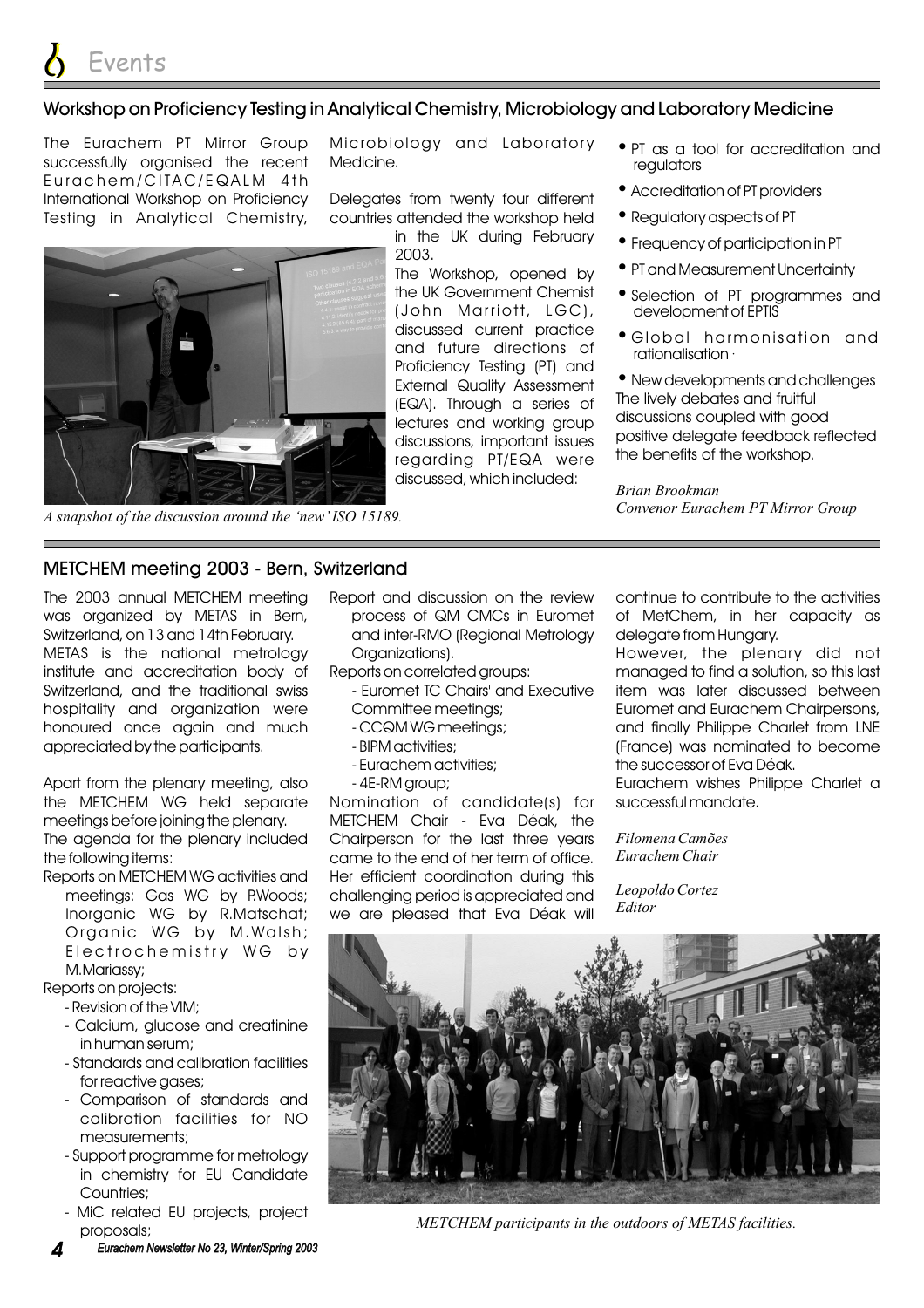Events

#### Eurachem Executive Meets at Dublin Castle - October 2002

Eurachem Executive Committee held its 26th Meeting in Dublin Castle (Ireland), at the European Room, on 11th October 2002.

Máire Walsh from Eurachem Ireland and a former Eurachem Chairperson hosted the meeting.

The List of Rolling Actions was thoroughly revised. Particular mention was given to a few points:

- greetings and good wishes have been expressed on their retirement to Horst Czichos, Eurolab President and to Adolf Zschunke, Chairperson of the 4E Reference Materials Working Group.
- the Chair was pleased to confirm that Wolfhard Wegscheider accepted nomination for the election as next Eurachem Vice-Chair, with the electoral procedure taking place early in 2003.
- Alex Williams presented the conclusions of the successful Luzern Workshop on Measurement Traceability and Uncertainty in Analytical Chemistry and presented information on the programme of the coming Closure Workshop of the Metrotrade Project , to take place in



*A night view of Dublin Castle, where the Executive meeting took place*

Berlin in January 2003.

- the 2nd Circular of the Eurachem /CITAC 4th Workshop on Proficiency Testing in Analytical Chemistry, Microbiology and Laboratory Medicine, to take place at Bracknell-UK on 16-18 February 2003, was acknowledged.

The presence of Paul Hetherington, Euromet Chairman, during part of the meeting, was highly appreciated, allowing the opportunity for discussion of future collaboration.

Closing the meeting, thanks were addressed to Maire Walsh and her staff who so efficiently organized the meeting in such a nice atmosphere. As always, Ireland has its appeal and out of such a small group, a very high percentage of spouses joined in for an enjoyable weekend which certainly speaks up for the place and its charm.

*"Bah, the latest news, the latest news is not the last". In The Unnameable Samuel Beckett*

*Maria Filomena Camões Eurachem Chair*

#### Eurachem New Vice-Chair

Eurachem is pleased to announce that Wolfhard Wegscheider has been elected Eurachem Vice-Chair.

Wolfhard Wegscheider is Professor of General and Analytical Chemistry at the University of Leoben Austria.

He received his education from the Graz University of Technology majoring in Technical Chemistry with a specialisation in Biochemistry and Food Chemistry. His diploma thesis and doctoral thesis were in Analytical Chemistry with an emphasis on trace analysis and environmental analysis. As Fulbright Scholar he worked in Denver, CO, mainly on energy-dispersive X-ray fluorescence spectrometry.

Much of his research centers around the development of chemometrics procedures for analytical chemical problems. He is also co-author of the textbook on Analytical Chemistry featuring the DAC FECS-Curriculum

that was published in March 1998 with a new edition being prepared and a member of the editorial board and contributor to the Encyclopedia of Analytical Sciences (Academic Press).



He is member of several learned societies, pastchairman of CITAC (Cooperation on International Traceability in Analytical Chemistry), Austrian Delegate to Eurachem where he is member of the Executive Committee, of the Working Group on Education

and Training, of the Working Group on Measurement Uncertainty and Traceability, and of the Working Group Analytical Quality Assurance at Universities.

Currently he serves as Vice-President of the Austrian Society of Analytical Chemistry – ASAC.

He is a consultant to the Austrian Federal Ministry for Agriculture, Forestry, Environment and Water Management, a lead auditor in the Austrian Accreditation of Laboratories System and an Editorial Advisor of Journals such as Mikrochimica Acta, Spectrochimica Acta Electronica, Chemometrics and Intelligent Laboratory Systems and Accreditation and Quality Assurance.

*Maria Filomena Camões Eurachem Chair*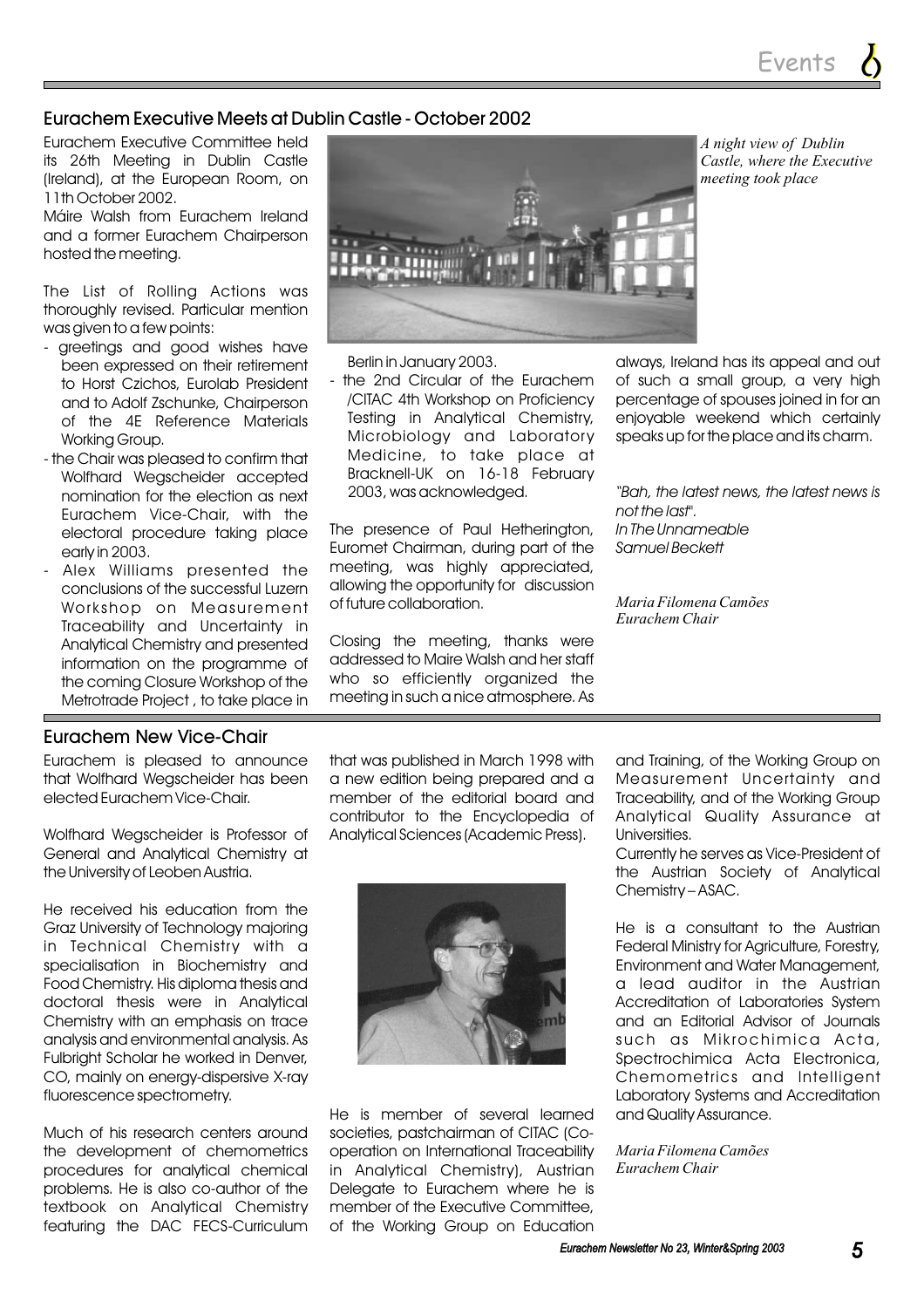#### Memorandum of Understanding between Eurachem and Eurolab

Eurachem Chair and Eurolab President signed in November 2002 an updated Memorandum of Understanding (MoU) between their organisations, renewing the one signed in January 1995.

The MoU takes into account that some laboratories and national organisations are members of both Eurachem and Eurolab, and also to avoid duplication of activities, to optimise resources and logistics and to organise regular consultation on policy matters between the two organisations.

The MoU establishes co-operation under the following items:

1. Eurachem and Eurolab will inform each other of their activities. Eurachem and Eurolab will participate in each others affairs as an observer and, where appropriate, undertake collaborative tasks. In particular, Eurachem will take care of issues related to analytical chemistry, while Eurolab will handle primarily horizontal issues.

2. Regular consultation is ensured between the Chairs and Secretariats in order:

#### EEE-PLG meeting - February 2003

The Permanent Liaison Group (PLG) held a meeting in Copenhagen, on 4-5 February 2003, with the presence of: EA - Hans-Peter Ischi, Christina Waddington, Patrick Reposeur, Bernd Steffen Eurolab - Jarl Forsten (chair), Manfred

Golze, John Day, Bernd Larssen Eurachem - Ed de Leer

- Report from 4-E chairperson meeting, ToR for PLG - The "rolling chair" status for the PLG was discussed, as well as the new composition (EA 5, Eurolab 3, Eurachem 1, Euromet 1) foreseen to start on July 2003. The situation with respect to the 4E-RM WG was discussed, but no further advance was achieved.
- Work items for joint groups The TOR's for the three groups are very general and it was recommended that the three groups prepare an annual working programme.

PT's and ILC's - There is a will from EA to

- to co-ordinate the contents and programming of workshops and seminars,

- to exchange views and, wherever possible, achieve consensus positions on policy matters of interest to the European laboratory Community, such as the EC R&D programmes, prestandardisation activities, QA standards for laboratories, etc.,

- to co-ordinate, where appropriate, participation in other European and in international activities (EA, CEN, ILAC, ISO, etc).

3. Eurachem and Eurolab will take part in appropriate technical committees at the European level.

4. Eurachem and Eurolab encourage liaison at the national level between their respective national members, in order to facilitate the achievement of the aim of this MoU as stated above.

The PLG workshop in Dublin (June 2003) - The draft programme was discussed. The general theme for the workshop is "Laboratory Accreditation and Testing

countries (MLA support).

stop with ILC's organized by EA members and to start with Euromet ILC's for calibration. The important role of PT's was reconfirmed by all organizations, and EA wants to continue with large scale PT's to demonstrate comparability between accredited laboratories in different

Other discussion items were: Meeting with Mr. Vardakas (DG Enterprise); M&T Newsletter; ILAC PT document on Accreditation Bodies that accredit PT providers and at the same time

Next meeting was scheduled for May

operate their own PT-schemes.

2003 in Saint Gallen.

*Eurachem Past-Chair*

2010".

*Ed de Leer*



*Eurachem and Eurolab Chairpersons signing the MoU*

#### New Eurolab President

Eurachem would like to congratulate Mr Carlos Ganopa for his recent election (March 2003) as President of the Board of Administration of Eurolab AISBL.

Mr. Carlos Ganopa is the Chairman of the Board of IPQ - Portuguese Institute for Quality, President of the General Assembly of RELACRE (Eurolab Portugal) and President of EOTC - European Organization for Conformity Assessment.

He was formerly Assessor to the Board of RINAVE (Portuguese Naval Classification and Registry company), and member of the Portuguese Parliament.



#### eurolab 5. Eurachem and Eurolab will ensure

adequate information of their members on their respective activities, through their publications and other

6. This MoU will not be terminated unless a partner will give a three-month

means.

notice to the other.

*Maria do Céu Ferreira Eurachem Secretariat*

*6 Eurachem Newsletter No 23, Winter/Spring 2003 Eurachem Newsletter No 23, Winter/Spring*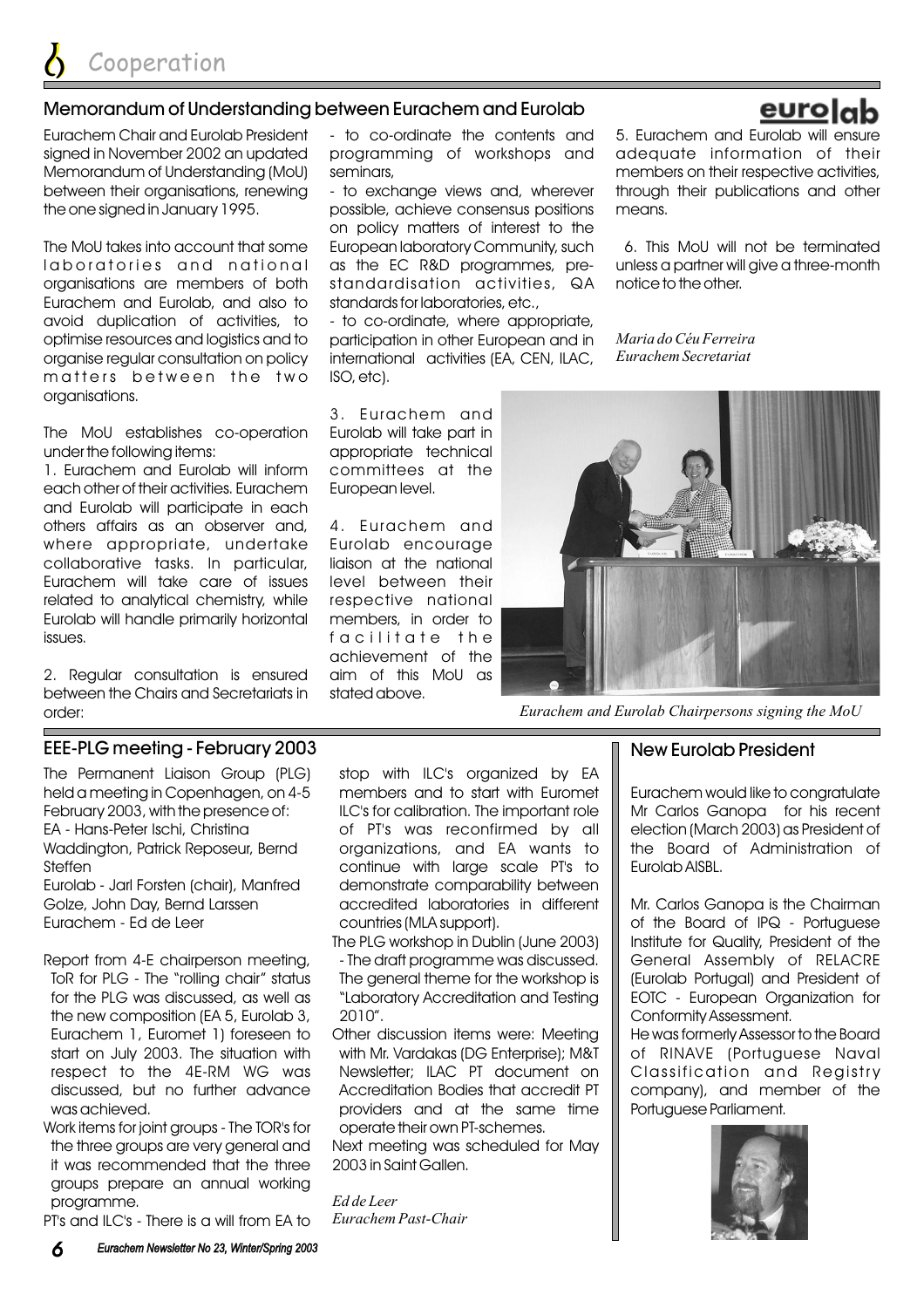#### ILAC activities

The International Laboratory Accreditation Co-operation (ILAC), was incorporated under Dutch law on January 20<sup>th</sup>, 2003.

It has 5 categories of membership:

- Full members and Associates, encompass the individual accreditation bodies.
- National coordination Bodies and regional cooperation bodies, groups of accreditation bodies fall into these categories.
- The Stakeholders, category comprises organisation who have an interest in the work of ILAC. Eurachem falls into the latter category.

#### **Committees**

The bulk of the work of ILAC is carried out through its committees and their respective working groups.

- The Accreditation Policy Committee (APC), as the name indicates is concerned with developing policy for the various facets of accreditation.
- The Technical Accreditation Issues Committees (TAIC) activities revolve around the technical issues which relate to accreditation and it has several topic orientated working groups. The guidance documents produced by the working groups and adopted by ILAC are available in the web site, <u>www.ilac.org</u>
- The Public Affairs Committee is active in the area of publications, promoting the benefits accruing to accreditation and general ILAC publicity.
- The Arrangement Management Committee (AMC) deals with the operation of the ILAC Arrangement and the day to day matters relating to the Arrangement.
- The Laboratory Committee is a forum for international /regional /national associations of laboratories and laboratory practitioners interested in the work of ILAC. It affords laboratories with an opportunity to meet and to input into the work of ILAC.

Eurachem is an active member of the laboratory committee and the Eurachem representative, represents the Laboratory Committee (LC) on the TAIC, the AMC and the Strategic Planning group. Other members of the LC represent laboratory interests on other ILAC committees. Laboratory input to the working groups is welcomed.

#### Activities of the recent past 1. ILAC GA

The ILAC General Assembly meets on an annual basis and the 2002 event was held in Berlin in September in association with the bi-annual conference.

Highlights of the 2002 GA included;

- The adoption of the Articles of Association and the Bylaws, which subsequently led to incorporation in the Netherlands.
- The development of a business focus for the various operations of  $II$  AC.

The ILAC Chair has spearheaded this latter initiative and has led a working group which is developing a business plan for ILAC.

This draft plan includes all the components of a strategic and business plan and it states that the organisation envisions itself as:

"The preferred mechanism through which global recognition of competent laboratories and inspection bodies is provided."

Its' Mission Statement, states that "ILAC is the global forum for:

- The recognition of competent laboratory accreditation bodies which oversee and monitor the competence of testing/calibration laboratories and inspection bodies world-wide;  $\bullet$
- The development and implementation of sound accreditation principles and practices; and,  $\bullet$
- The promotion of laboratory accreditation to protect the health, safety and the environment, to ensure interoperability and to facilitate global trade".  $\bullet$

Strategies and goals have been set and the various committees (including the LC) are currently developing and moulding their work programmes to dovetail with the business model. Two members of the LC (one being the Eurachem representative) are

members of the business planning group.

The question of a joint ILAC&IAF mark (logo) was hotly debated over the



two days of the GA and the matter was subsequently put to a 60 day ballot. Stakeholders cannot vote but they can (and do) give an opinion. The outcome of that ballot was that the majority of members voting opted for a single ILAC mark.

Laboratories were very concerned about this issue as ISO/IEC 17025 is a technical competence standard and accreditation to indicate compliance with ISO/IEC 17025 is a demonstration of a laboratories' technical competence. There is already enough confusion in the market place about the difference between accreditation and certification and Laboratories felt that a joint mark would cement that confusion.

#### 2. Laboratory Committee

The LC meets twice a year and two issues which were foremost in the committees mind over the past year were revision of ISO/IEC 17025:1999 and the relation with International Accreditation Forum (IAF). The latter body is concerned with types of accreditation other than that which relates to technical competence standard 17025. At the March 2002 meeting the LC passed two resolutions (A & B) on the above topics and they are printed at the end of the report.

At the March 2003 meeting the following was agreed;

The LC supports the proposal initiated by the 4E committee to form a truly international working group for reference materials. Following approval by the executive committee of the LC proposal to carry out a survey on "the equivalence of application of ISO/IEC 17025:1999 by accreditation bodies" it was agreed to put the wheels in motion to carry out that survey.

*Maire Walsh Eurachem Representative in ILAC*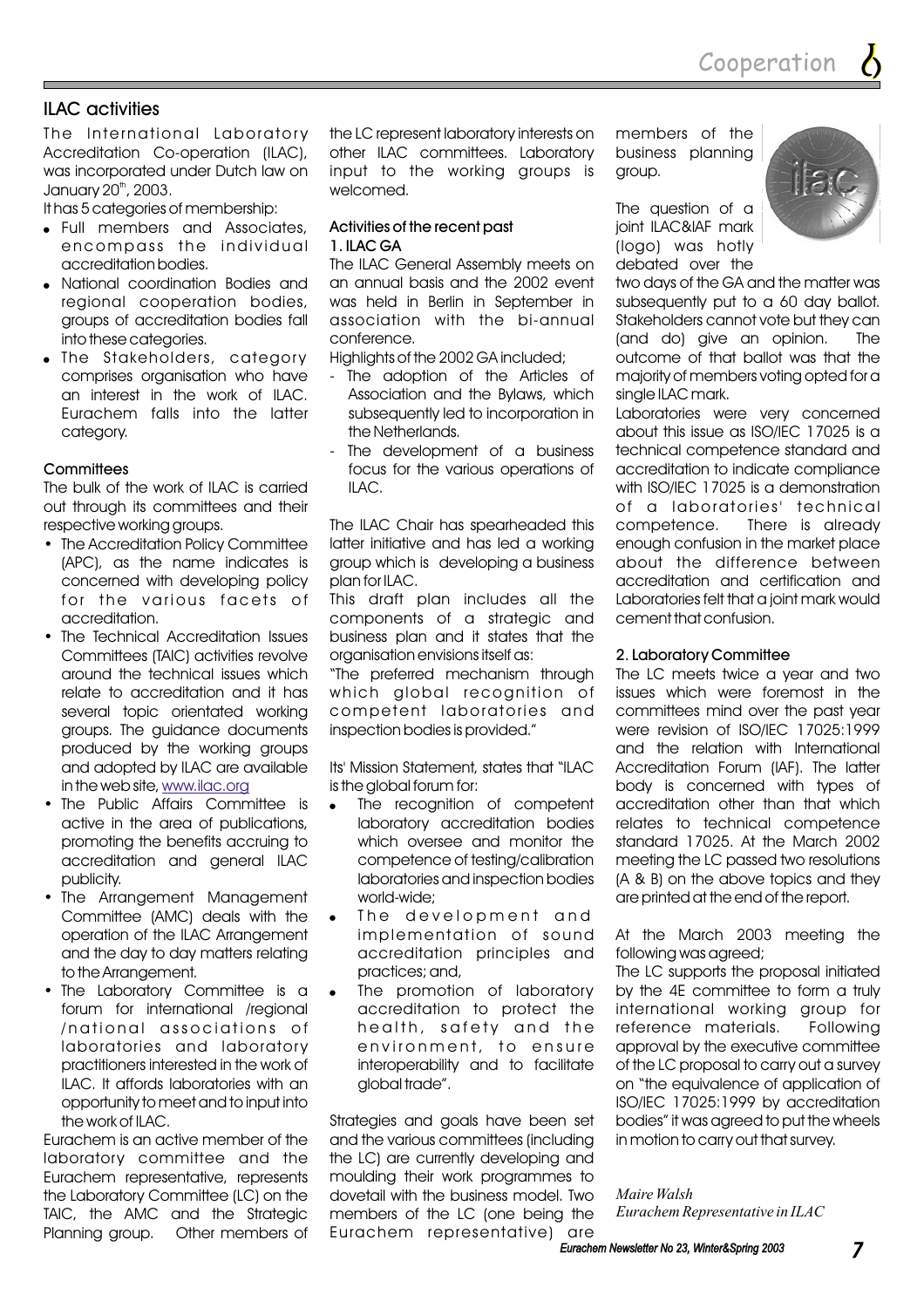#### EA Laboratory Committee activities

From the beginning Eurachem has been a member of the EA Laboratory Committee (EA-LC).

The 5th meeting of this committee was held on 24/25 March 2003 in Turin, Italy. The committee meets twice a year and brings together the laboratory community, being customers and stakeholders of the accreditation bodies, technical experts and accreditors.

The aims of the EA-LC are to coordinate, organize and discuss the technical matters of concern in laboratory accreditation, like traceability and measurement uncertainty, proficiency testing and inter-laboratory comparisons, accreditation criteria for CRM producers, NDT and GMO laboratories, the consequences of the introduction of flexible scopes of accreditation, technical criteria for specific calibrations and tests, criteria for software and guidance for specific areas such as calibration-, medical- or pharmaceutical laboratories.

Due to the very wide area covered and the importance of the issues on stake, the meetings of this committee are always well attended while the agenda is overloaded. EA is considering how the process of organizing and discussing the technical matters can become on one hand more substantial and on the other hand more streamlined. The EA-LC should not just act as a rubberstamping committee. It has to be mentioned here that behind the FA-LC a large number of other working groups are very active, bringing

together the different experts in the sub-fields, for example organizing PT schemes and comparisons for accredited testing and calibration laboratories. The results of the PTschemes and inter-laboratory comparisons are reported to the EA-LC and, if no further problems exist, approved.

Participation of Eurachem in the EA-IC is of direct importance to the chemical laboratories, while EA needs the input and opinions of the chemical community in formulating criteria and policies with respect to the accreditation of chemical laboratories.



Topics recently on the agenda and of importance to the chemical laboratories are;

- the development of the criteria for flexible scopes and discussions on the desirability, if not an obligation, and frequency of participation in adequate PT schemes, including a discussion on what will be considered as an adequate scheme;

- another important issue is the characterization and value assignment of reference materials and the related criteria for adequate third party recognition, including product certification of CRM's, or accreditation of the laboratories of the CRM producers;

- also of importance to the chemical community are the developments concerning accreditation criteria for medical diagnostic laboratories, official medicines control laboratories and sensory testing laboratories; - up-coming are discussions on criteria for GMO laboratories.

In all these cases the question on internationally recognized traceability is not easy to solve and close cooperation with Eurachem and globally in particular also with CITAC and ILAC is planned, also relating these activities with the developments on the global level under the BIPM.

The establishment in 2002 of the Joint Committee for Traceability in Laboratory Medicine JCTLM, in which all stakeholders work together under the aegis of the Inter-Governmental Treaty of the Metre Convention is a good example of this type of cooperation. Discussion has started on the verification and consistency of the approved claimed best measurement and testing capabilities of the accredited laboratories in relation to the internationally recognized and accepted capabilities of the National Metrology Institutes and other designated reference institutes as mentioned in the CIPM Mutual Recognition Arrangement on the recognition of national measurement standards and of certificates issued by the NMI's.

Concluding, the work in the EA-LC committee is highly important as it deals with the judgement of the technical capabilities and competence of the accredited laboratories, which is the real important issue for a laboratory wishing to become accredited.

*R. Kaarls Eurachem representative in EA/LC*

#### EEEE-Reference Materials working group activities

In 2002 the 4E working group "Reference Materials" met two times in Berlin, the first meeting took place in June, the second meeting in connection with the ILAC general assembly in September. In both meetings delegates from ILAC were present.

Since the chairman of the working group, Prof. A. Zschunke, announced his retirement for March 2003 and because of the planned

*8 Eurachem Newsletter No 23, Winter/Spring 2003 Eurachem Newsletter No 23, Winter/Spring*

establishment of an ILAC working group on Reference Materials there was discussion on the future structure of the 4E-RM group, and the group agreed on a resolution.

The paper "The selection and use of RM - a basic guide for laboratories and accreditation bodies" was definitely adopted as an EEE-paper by the working group and also by Eurolab, Eurachem and EA, and it will be published in AQUAL in 2003.

Another paper, "Third Party Quality Assessment of Reference Materials and their Production - A Position Paper " (4E/RM/069rev5) was adopted by the working group and sent to the three Eorganisations for approval. The next meeting of the group was scheduled for March 2003 in Dublin.

*Sebastian Recknagel EEEE-RM secretariat*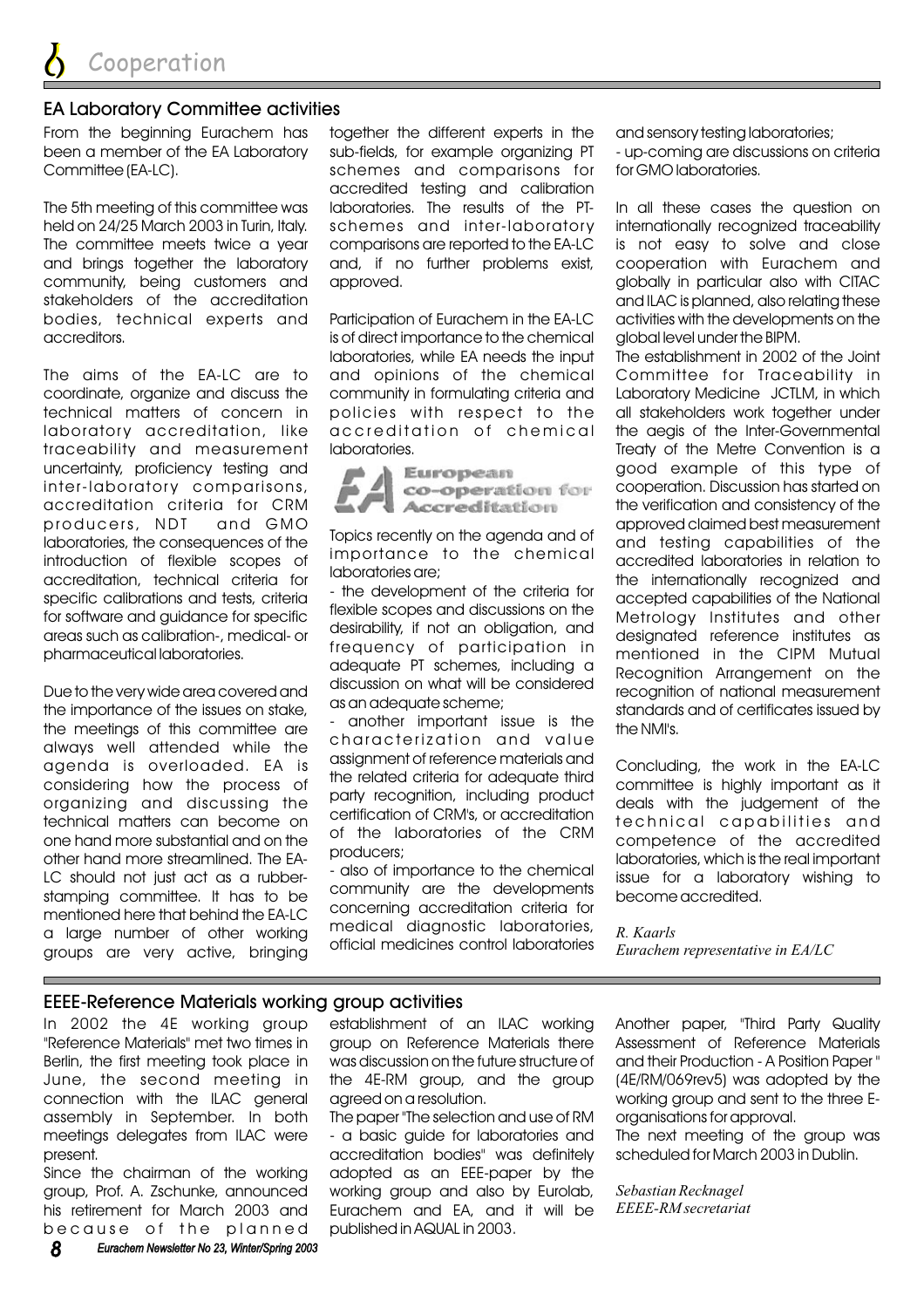

#### European Analytical Column No. 31

Biennially the European Conference on Analytical Chemistry, EUROANALYSIS, is organized on behalf of DAC-FECS. In 2002, EUROANALYSIS-12 took place from 8 to 13 September in Dortmund, Germany; almost 400 posters along with 107 lectures and talks were presented to about 450 registered participants from 48 countries of all continents.

As a positive tendency it can be reported that EUROANALYSIS still brings together colleagues from Europe's East and West. The difficulties in meeting did not disappear but changed with the political and economic situation, therefore new efficient strategies to preserve EUROANALYSIS's bridging function must be developed. Spain will host the forthcoming event: EUROANALYSIS-13 from 5 to 10 September 2004 in Salamanca.

The topics of the submitted contributions definitely covered a broad spectrum of analytical tasks and developments. During recent years a particularly strong evolution of life sciences occurred along with opening new fields in the related analysis. A good deal of the oral programme of EUROANALYSIS-12 can be attributed to these developments - from the opening lecture on DNA microarrays to biometrology and biosensors. Strategies and tools to cope up with the new demands such as miniaturization and high throughput screening including automatization were presented and discussed. Another focus was material science with its tremendous analytical requirements e.g. in the production of semiconductor devices.

The opening lecture by Ed Southern, Oxford, UK, was honored by the status of a FECS Lecture 2002. Another distinguished lecture was given by Jürgen Popp, Jena, when he was awarded the 2002 Bunsen-Kirchhoff-Prize. Holding EUROANALYSIS in Dortmund in 2002 had been stimulated by the 50th Anniversary of the Institute of Spectrochemistry and Applied Spectroscopy (ISAS).

Meanwhile the editorial work on the

EUROANALYSIS issue of the journal Analytical and Bioanalytical Chemistry is progressing. Material presented in the session of the Study Group Education is available as 'e-meeting' at the Royal Society of Chemistry homepage.

Due to tradition and convenience, the DAC Annual Meeting was held on Sunday, 8. September, in Dortmund before EUROANALYSIS commenced. 20 FECS member societies were represented by their appointed Delegates, another six Observers and Guests were present. In the months before, numerous Delegates got involved in the discussions concerning the proposals of the project 'Tuning Educational Structures in Europe' aiming on a degree 'Eurobachelor' for Chemistry in the context of the socalled Bologna declaration. The first draft allocating a minor share of scores



community and as a consequence it became a prevailing topic of the Annual Meeting.

DAC has always been paying particular interest in education, shown by the early compilation of the DAC Eurocurriculum, and the textbook 'Analytical Chemistry'.

The renewed interest in the curriculum prompted the Annual Meeting to create a Task Force under the guidance of Reiner Salzer, Dresden, Germany.

As to the textbook Analytical Chemistry, a thorough revision is on the way. Now Miguel Valcárcel is joining the remaining editors, Matthias Otto and Jean-Michel Mermet, in the challenging work of revising structure and text of the book. The 2nd edition of the book is hoped to appear before the end of 2003.

The Annual Meeting formally decided to strengthen the links to the journal Analytical and Bioanalytical Chemistry with the generally visible indication of stating the DAC cooperation on the cover of the journal. Similar partnership with Analytical Chemistry has been agreed and DAC is open to extend such cooperation with further allies.

FECS has undergone considerable changes in recent years and in particular has strengthened its political role as member of the Alliance for Chemistry in Europe, AllChemE. Therefore, two so-called Standing Committees were established within FECS: one shall deal with the political role of FECS in AllChemE, while the other shall deal with education, professional affairs and ethics.

The acronym FECS stands now for 'Federation of European Chemical Societies and Professional Institutions'.

All these changes have been supervised by Reto Battaglia as FECS President assisted by the Presidentelect Gábor Náray-Szabó of the Hungarian Chemical Society, who chaired the FECS Working Party on Computational Chemistry. At the FECS meeting in Poland, Gábor Náray-Szabó took over Presidency.

Meanwhile, the 1st FECS European Chemistry Congress has been confirmed to be held in Budapest 20 to 25 August 2006. This is a pan-European conference encompassing the entire field of chemistry - with some similarity to the ACS meetings in the USA. The DAC wants to be visible at this Congress and wants to carry on with its own conference, EUROANALYSIS, which therefore will be shifted to odd years then.

*Prof. Miguel Valcárcel Department of Analytical Chemistry University of Córdoba 14071 Cordoba, Spain*

*Dr. Ernst-Heiner Korte (author for correspondence) ISAS Department Berlin Albert-Einstein-Str. 9 12489 Berlin, Germany Korte@isas-berlin.de*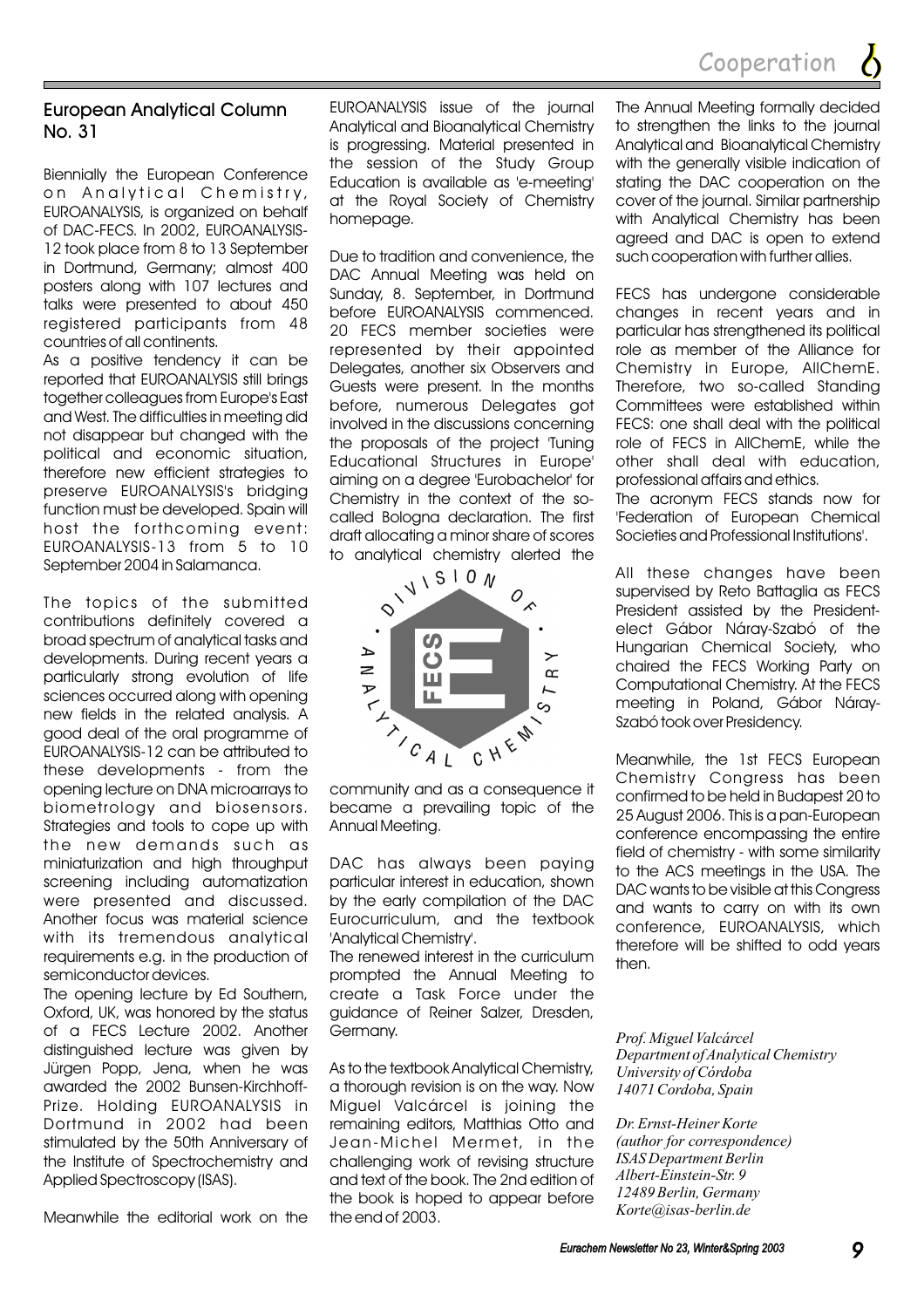#### Eurachem Guides

Traceability in Chemical Measurement, Voting Draft (2003)

The Selection and use of Reference Materials (2002)

Guide to Quality in Analytical Chemistry: An Aid to Accreditation (2002)

Accreditation for Microbiological Laboratories (2002)

Selection, Use and Interpretation of Proficiency Testing (PT) Schemes by Laboratories (2000)

Quantifying Uncertainty in Analytical Measurement, 2nd Edition (2000) *(Translations available)*

The Fitness for Purpose of Analytical Methods: A Laboratory Guide to Method Validation and Related Topics (1998) *(Translations available)*

Harmonised Guidelines for the Use of Recovery Information in Analytical Measurements (1998)

Quality Assurance for Research and Development and Non-routine Analysis (1998) *(Translations available)*

### Other Documents

Eurachem Memorandum of Understanding

Eurachem Strategy 2000-2005

Harmonisation of Analytical Practices in Europe - Tasks for Eurachem (1999)

Cooperation between Laboratories and Accreditation Bodies - the PLG (2000)

EEE - Common Position Paper for the Use of Proficiency Testing as a Tool for Accreditation in Testing (2001)

Eurachem overhead transparencies for presentations

Information leaflet for lab customers concerning the quality of chemical analyses (2000) *(Translations available)*

#### Note: All documents available for download at the Eurachem website

*Ricardo Bettencourt Silva Eurachem Webmaster*

#### Events 2003

Classification and Data Mining in Business, Industry and Applied Research Methodological and Computational Issues - Joint International Summer School 2003 Venue & Date: Lisbon, Portugal, 23-30 July 2003 Details: jiss-2003@fpce.ul.pt Web site: lead.paginas.sapo.pt/JISS-2003.htm

First World Conference on Sampling and Blending – WCSB1 Venue & Date: Esbjerg, Denmark, 19-22 August 2003 Details: kes@aue.auc.dk Web site: www.isbf.info

8th International Conference on Environmental Science and **Technology** Venue & Date: Lemnos island, Greece, 1-3 September 2003 Details: cest@gnest.org Web site: www.gnest.org/cest

Quality Assurance in Analytical Chemistry for graduate students and first-time employees Venue & Date: Siegen, Germany, 29 September - 1 October 2003 Details: pa@chemie.uni-siegen.de, Web site: www.fww.unisiegen.de/news.htm *>> see highlight on right side >>*

11th International Metrology **Congress** Venue & Date: Toulon, France, 20-23 Octobre 2003 Details: sandrine.gazal@wanadoo.fr

Second International Conference on Metrology: Trends and Applications in Calibration and Testing Laboratories Venue & Date: Eilat, Israel, 4-6 November 2003 Details: www.isas.co.il/metrology2003

#### Quality Assurance in Analytical Chemistry for graduate students and first-time employees Universität Siegen (DE)

The aim of this workshop is to promote quality assurance (QA) in chemical measurements. Unfortunately this information is not provided extensively at universities. The workshop will provide an introduction to QA for those who are in the final stages of their university studies or those who have recently started their professional career. The participants will gain a basic knowledge of QA, why it is necessary and how it is applied in industry. References will be provided for further study.

#### Provisional Timetable

- 28 September 2003
- 19:00 Get together Party 29 September 2003
- 09:00 Session 1 Need for QA, Fitness for Purpose
- 10:45 Coffee Break
- 11:15 Session 2 Good analytical practice and ISO/IEC 17025
- 13:00 Lunch
- 14:00 Session 3 Terminology
- 15:45 Coffee Break
- 16:15 Session 4 Basic Statistics 18:00 Dinner
	- 30 September 2003
- 09:00 Session 5 Method validation
- 10:45 Coffee Break
- 11:15 Session 6 Use of Reference **Materials**
- 13:00 Lunch
- 14:00 Session 7 Traceability
- 15:45 Coffee Break
- 16:15 Session 8 Internal and External Quality Control (including Control charts and Proficiency Testing)
- 18:00 Museum tour 1 October 2003
- 09:00 Session 9 Measurement **Uncertainty**
- 10:45 Coffee Break
- 11:15 Session 10 Implementation of Quality System (including other quality standards)
- 13:00 Lunch
- 14:00 Closing Session
- 15:30 End

www.fww.uni-siegen.de/news.htm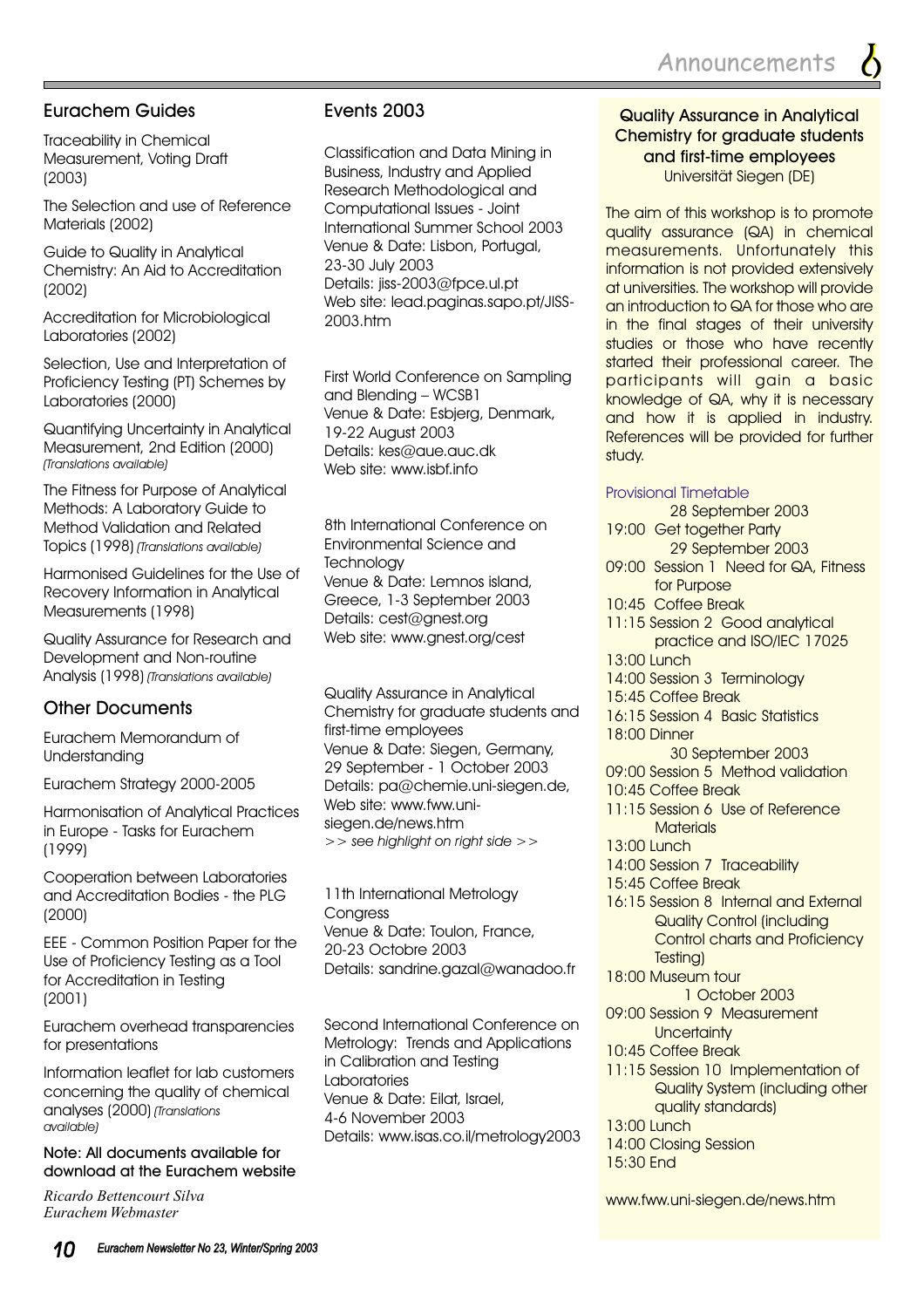#### Activities of Eurachem-TR October 2002. (Turkey) Committee

A brief introduction on preliminary activities of the Eurachem/Tr Committee was published in the Eurachem Newsletter No: 17.

Eurachem/Tr Committee organized its structure like Eurachem, and activities are carried out within following Working Groups:

-Education and Training,

-Proficiency Testing,

-Measurement Uncertainty and Method Validation

Activities of the working groups are: 1. Education and Training WG:

A number of seminars aiming at the raising awareness on the importance of Chemical Metrology issues, such as, method validation, the importance of reporting measurement results with corresponding uncertainties, and traceability of chemical analytical results, were organized for participants coming from both industry and university.

GAT study was initiated but not concluded in end of 1997. This study was restarted with the proposal received from Eurachem and the terms were sent to experts in Analytical Chemistry in Turkey. Turkish terms translated will be published at the end of the study.

#### 2. Proficiency Testing WG:

Proficiency testing schemes are carried out as Laboratory comparisons. First Proficiency Testing scheme was realized in the year 2000 for nitrogen/protein analysis with the food industry as target group.

A detailed seminar on Proficiency Testing was given due to requests from the participants.

Schemes in 2001 were performed with water and corn matrix, analytes being heavy metals in water and fat, protein, ash, and moisture in corn samples. Two rounds were organized with the same matrices.

Schemes planned for 2003 are:

- aflatoxin analysis in peanut matrix

- moisture, ash, fat, protein contents analysis in food matrix,

- metal analysis in drinking water. Two rounds were planned, on May and

3. Measurement Uncertainty and Method Validation WG

This working group was established during the 2001 annual meeting of Eurachem/Tr Committee. As a first activity the committee members were required to validate a method that is routinely used in their laboratories and evaluate the measurement uncertainty using method validation data.

These studies were presented in subsequent two workshops organized by Measurement Uncertainty and Method Validation WG members, first on December 2001 and second on February 2002.

Eurachem/Tr Committee holds an annual meeting at the end of each year. At this meeting Committee evaluates activities, which were planned at the previous annual meeting. We are planning what we will make in next year, considering the activities that were made in the last year.

Eurachem/Tr Committee holds an annual meeting at the end of each year. At this meeting Committee evaluates results of activities planned at the previous annual meeting. Evaluation results are used to prepare the work plan for the following year.

*Fehmi Fiçicioglu Eurachem/TR*

#### Report from Eurachem-PL (Poland)

The Eurachem General Assembly in 2001 and associate meetings, held in Popowo (Poland), 17-21 April 2001, were a significant milestone in the activity of Eurachem-PL - the national section of Polish chemical laboratories.

The next milestones, yet before the Eurachem General Assembly in Cyprus, 15-18 May 2002, were the Symposia of POLLAB (the club of Polish testing laboratories, associate member of

Eurolab), organized in co-operation with Eurachem-PL.

The 7th POLLAB Symposium entitled "Validation of test methods", was held in Zakopane in two parts on 20-22 May and 16-18 September 2001, since above 300 participants were interested in the subject. The section meeting and the seminar entitled "Method validation and ISO/IEC 17025 standard" was held in Warsaw on 2 October 2001.

The 8th POLLAB Symposium on "Practical implementation aspects for the ISO/IEC 17025 Standard" was held in Krynica on 19-21 May 2002.

In 2001, there were 67 laboratories members of the section. The activity of the section was sponsored by POLLAB. Eurachem-PL members cooperate with the Committee of Analytical Chemistry of Polish Academy of Sciences and with Commission on Polymer Analysis, as well as with the Polish Standardisation Committee, and are linked to the AOAC (Association of Official Analytical Chemists) International, Sub-Section for CEE Countries.

Moreover, members of Eurachem-PL actively participate in conferences and workshops organised by European laboratories communities.

Relevant reports, as well as translations of selected lectures and other conference materials are published in information bulletins of POLLAB, and are used as training materials for national seminars and workshops. Eurachem Guides and other international documents are also translated and disseminated amongst laboratories.

The Eurachem-PL section was led by Prof. Dr. Zbigniew Dobkowski (chair) and Dr. Anna Lukszo-Bienkowska (vice-chair) of the Industrial Chemistry Research Institute (ICRI), Warsaw, PL.

Information on the section of Polish chemical laboratiories can be found on the POLLAB web site: http://www.pollab.pl

*Z. Dobkowski and A. Lukszo-Bienkowska Eurachem-PL, ICRI-Warsaw*